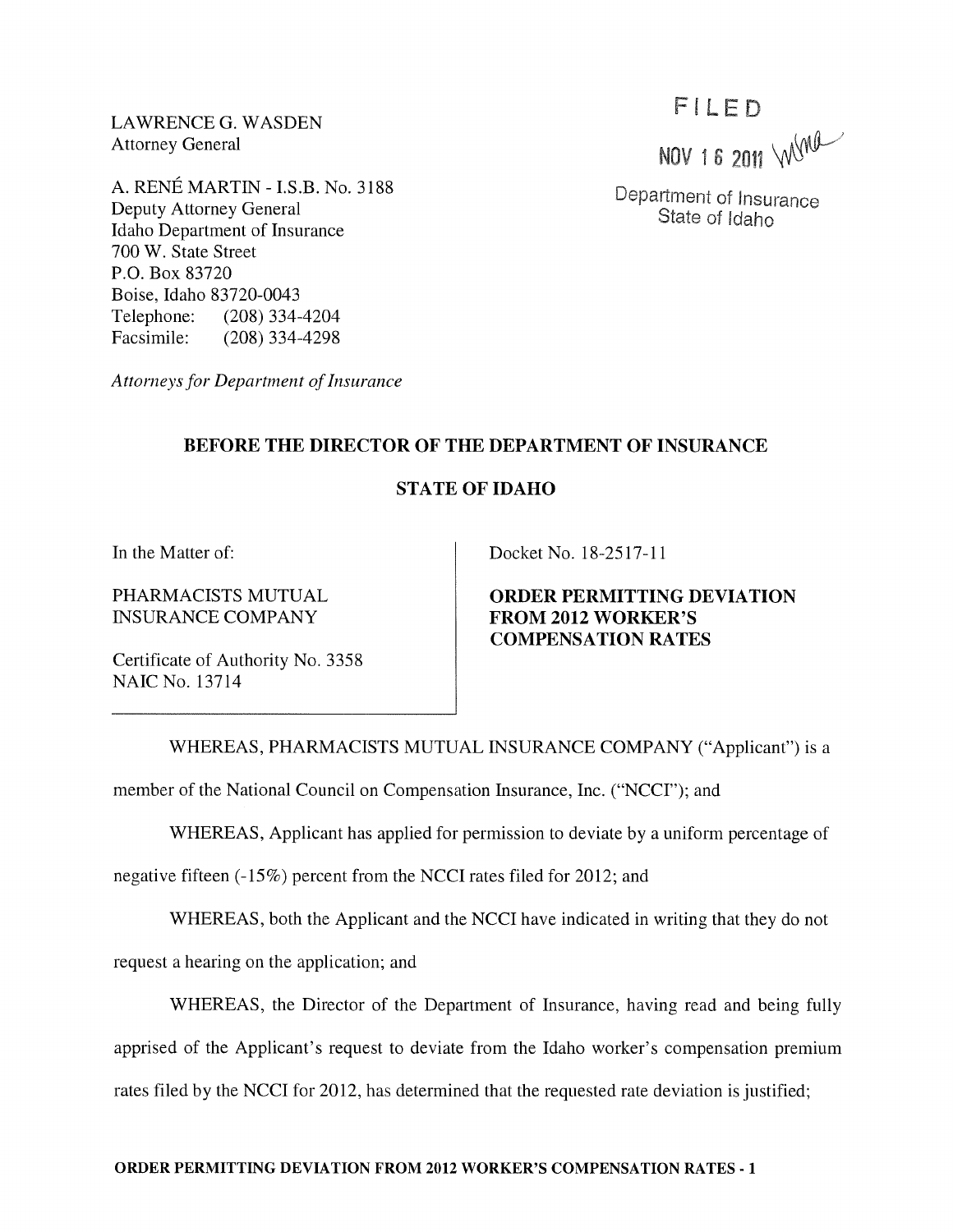NOW, THEREFORE, IT IS HEREBY ORDERED that, pursuant to Idaho Code § 41- 1614, the Applicant's request for a uniform percentage deviation of negative fifteen (-15%) percent from the worker's compensation rates filed by the NCCI for 2012, exclusive of terrorism rates, is GRANTED. This deviation from the Idaho worker's compensation premium rates filed by the NCCI for 2012 shall take effect January 1, 2012, and shall remain in effect for one year from that date unless terminated sooner with the approval of the Director.

DATED this  $\frac{15}{9}$  day of November 2011.

**STATE OF IDAHO** DEPARTMENT OF INSURANCE un feal

WILLIAM W. DEA Director

#### NOTIFICATION OF RIGHTS

This is a final order of the Director. Any party may file a motion for reconsideration of this final order within fourteen (14) days of the service date of this order. The agency will dispose of the petition for reconsideration within twenty-one (21) days of its receipt, or the petition will be considered denied by operation of law. *See* Idaho Code § 67-5246(4).

Pursuant to Idaho Code §§ 67-5270 and 67-5272, any party aggrieved by this final order or orders previously issued in this case may appeal this final order and all previously issued orders in this case to district court by filing a petition in the district court of the county in which:

- i. A hearing was held,
- ii. The final agency action was taken,
- iii. The party seeking review of the order resides, or operates its principal place of business in Idaho, or